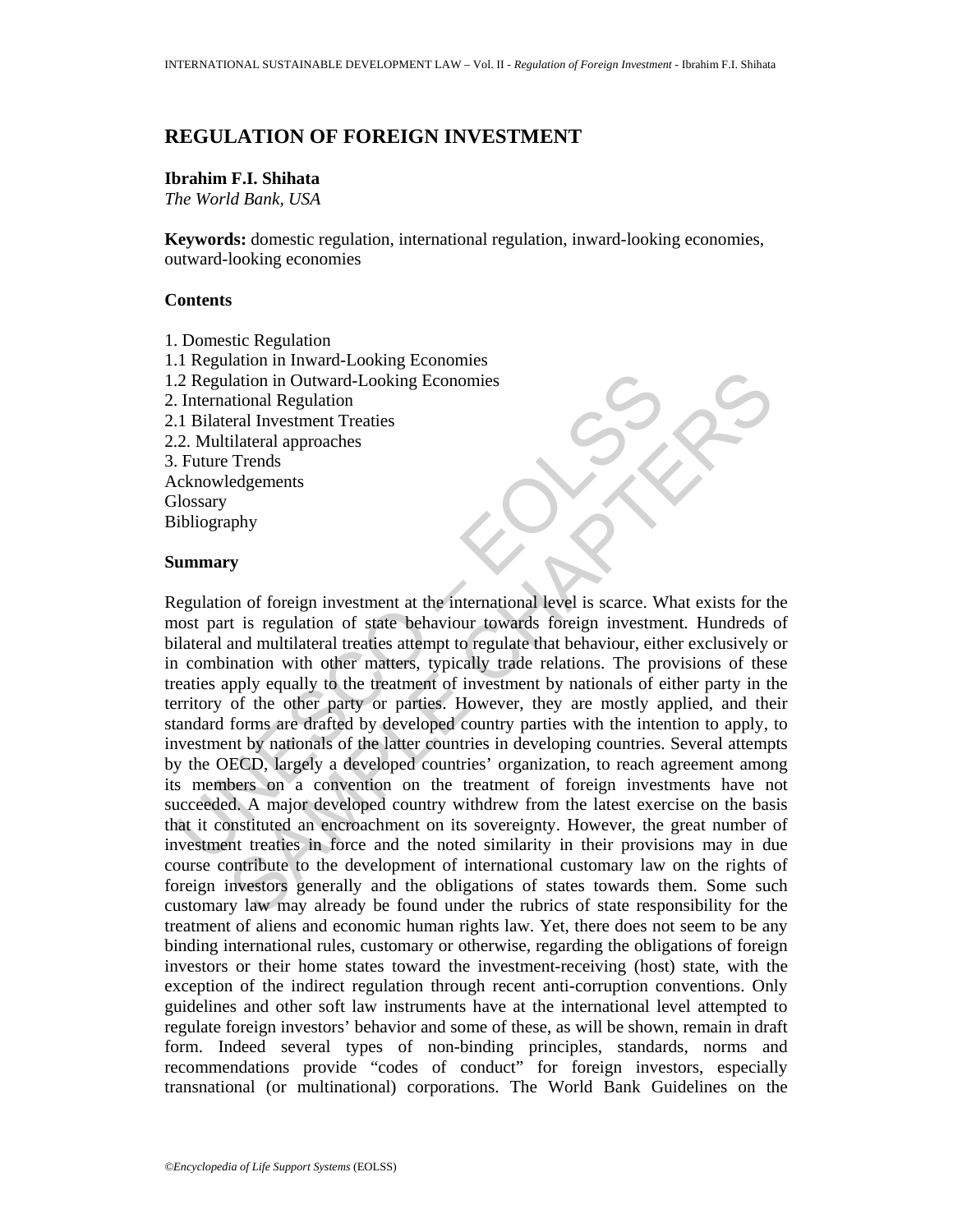Treatment of Foreign Direct Investment, adopted in 1992 provide a primary example due to their impact on national legislation even though they mainly address state actions and omissions. The bulk of regulations applicable to foreign investment is to be found in domestic legislation and regulations which in many respects apply equally to national investment. However, in spite of common perceptions to the contrary, foreign investors in developing countries often receive more favorable legal treatment than that accorded to national investors, if not by virtue of treaties concluded with the investors' home countries, then by contractual arrangements or special legislation (the latter being not uncommon with respect to large foreign investments). Although differentiation in treatment in favor of foreign investors might be understandable in specific areas such as capital repatriation, income transfers, and international arbitration, discrimination against national investors as a general matter is likely to distort the investment climate.

lost foreign investment (about 75% in recent years, except for 1997, 04%) takes place among developed countries. In developing count<br>irect investment (FDI) and foreign portfolio investment have wy<br>pansion during recent dec eign investment (about 75% in recent years, except for 1997, when it decline<br>takes place among developed countries. In developing countries, both foreign<br>vestment (FDI) and foreign portfolio investment have winessed a gree Most foreign investment (about 75% in recent years, except for 1997, when it declined to 64%) takes place among developed countries. In developing countries, both foreign direct investment (FDI) and foreign portfolio investment have witnessed a great expansion during recent decade, although net capital market flows (including foreign commercial bank lending, bond financing and international portfolio equity), have significantly declined after the 1997/98 Asian crisis. Net FDI flows to these countries grew from some \$8 billion in 1984 to \$24 billion in 1990, \$131 billion in 1996, \$170 billion in 1997, then \$192 billion in 1999, equal to 2.8% of these countries' combined GDP in the last year. By contrast, net international capital market flows to the same countries, after reaching a peak of \$103 billion in 1997 (from a low \$8.4 billion in 1984 and \$18.5 billion in 1990) plummeted to \$19 billion in 1999. Net equity flows reached \$27.6 billion in the latter year, an increase of \$15 billion over 1998, but this was more than offset by a sharp decline in net foreign bank lending, (from \$44.6 billion to minus \$11.4 billion). The end-result was a decline in the overall size of net long-term private flows to developing countries on the order of 65.2 billion between 1997 and 1999. The greater resilience of FDI flows [in spite of the large drop in their growth rate since 1997] compared to capital market flows during the financial crisis is partly due to the fact that FDI is more responsive to long-term growth trends than to short-term changes in financial returns.

The steady rise in FDI in recent years is associated with the greater stability in macroeconomic policies, liberalization of investment and trade regimes as well as the strengthening of the legal and institutional frameworks in host countries. A recent study has empirically confirmed that improvement in the legal and regulatory framework can have a significantly positive impact on FDI. The following analysis describes the evolution of such frameworks at the domestic and international levels.

#### **1. Domestic Regulation**

The right of a state to control the entry of foreign investment and to exercise jurisdiction on the activity of foreign investors in its territory is firmly established in customary international law, as an attribute of state sovereignty, or more precisely, its territorial jurisdiction. This right is only qualified where the host state has entered into treaty commitments that guarantee to foreign investors rights of entry, establishment or a certain treatment, and by general international law rules regarding treatment of aliens.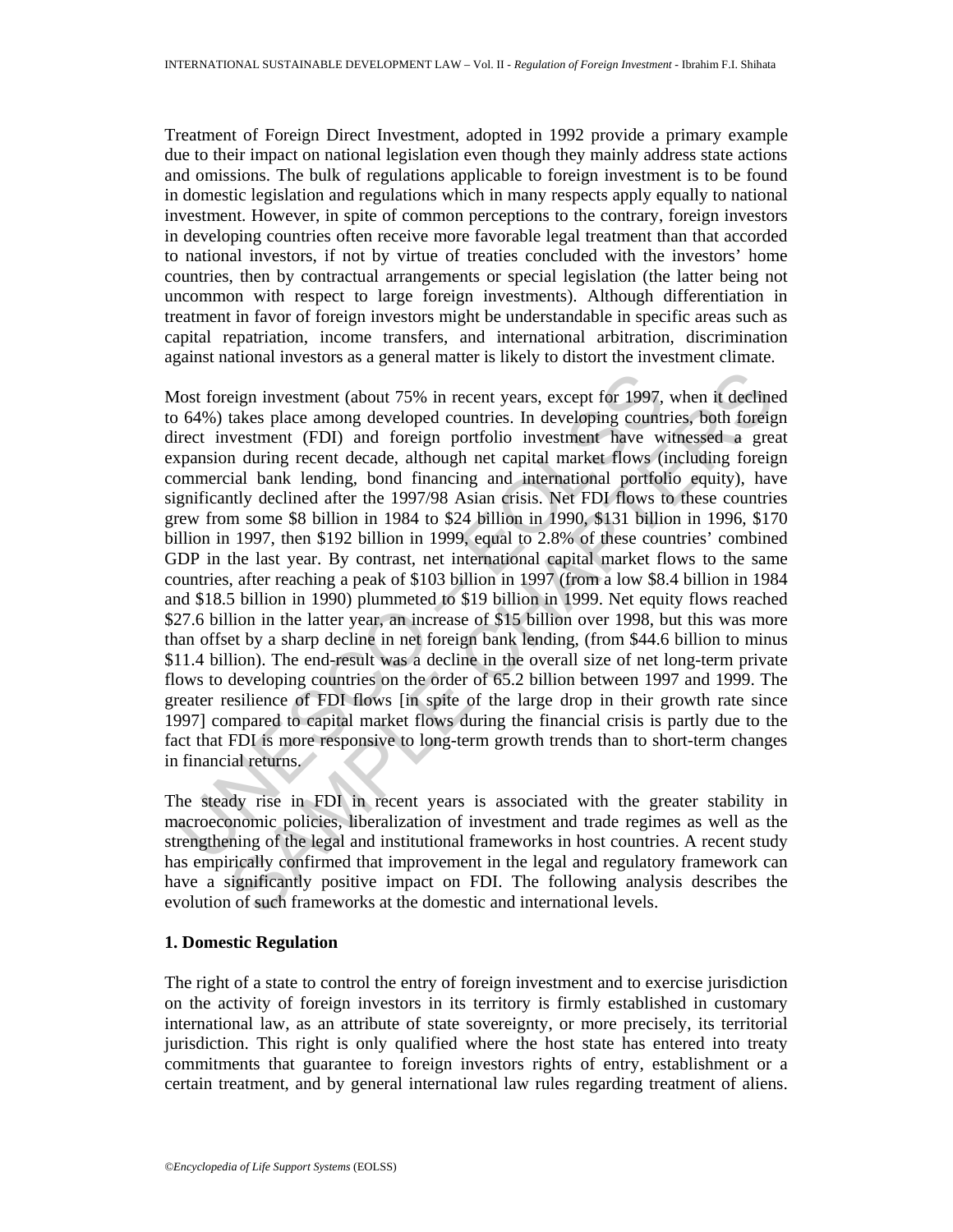As mentioned, the 1990s witnessed immense proliferation of treaties on promotion and protection of foreign investment.

Although the right of free entry and establishment is not usually addressed in these treaties, they have, on a global plane, marked a trend of progressive liberalization of the international legal regime on investment. The current network of international law instruments has greatly influenced the content of national laws and policies on foreign investment. National investment regimes have also been affected by the efforts of many international organizations to reconcile the complex interests involved in the relations between foreign investors and their host states. In an economic climate of increased competition for investment funds, in 1994 alone some 15 nations adopted new statutes on foreign investment; another 35 continued the trend in the years that followed.

The legal approaches followed by countries in shaping their foreign investment regimes vary widely depending on domestic political considerations, economic theories, developmental objectives, and perceived national interests. Developed countries generally do not have specific laws for the encouragement and promotion of foreign investment, although such laws exist in countries such as Australia, Canada and New Zealand. Legislation and regulations dealing generally with investment matters in these countries do exclude, however, foreign investment in certain areas. By contrast, specific laws regulating foreign investment abound in developing countries. Based on the policies they reflect, the national foreign investment statutes drastically differ in two general groups of countries.

### **1.2 Regulation in Inward-Looking Economies**

the legal approaches followed by countries in shaping their foreign in<br>ary widely depending on domestic political considerations, ecc<br>velopmental objectives, and perceived national interests. Deve<br>senerally do not have spe I approaches followed by countries in shaping their foreign investment regimedely depending on domestic political considerations, economic theories of the move specific laws for the encouragement and promotion of foreign t Restrictive policies in the first group are expressed in strict controls over the entry and establishment of foreign investment, the levels of capital which foreign investors are permitted to invest and a myriad of performance requirements. Under such controls, the admission of foreign investment is typically subject to various "screening" procedures, licensing requirements and several approvals by the host state's central and local authorities. The procedures are frequently cumbersome and based on rules that are vaguely formulated, allowing for significant measure of administrative discretion. Transfer of capital and earnings is subject to general currency controls and the employment of foreign labor is tightly restricted. Performance requirements usually include minimum local inputs, export ratios and/or local employment ratios. The legal approach to attracting foreign investments in certain sectors is incentive-based. Statutes of this kind emphasize fiscal (tax exemption) or other incentives to attract and channel foreign investments to certain areas or predefined sectors of the national economy. Such approaches have been proven to distort global flows of foreign investment, while bringing little or no benefits to the economic development of the host country.

Regulation of foreign investments under statutes of this kind are clearly meant to restrict the right of foreign investors rather than to facilitate the exercise of such rights. Although general legal guarantees usually stipulate for "fair" or "appropriate" compensation for the taking of foreign property by the state, such statutes remain vague or silent on the issue of valuation of such property. Only a few of such statutes grant recourse to legal process for challenging the lawfulness of expropriation as well as the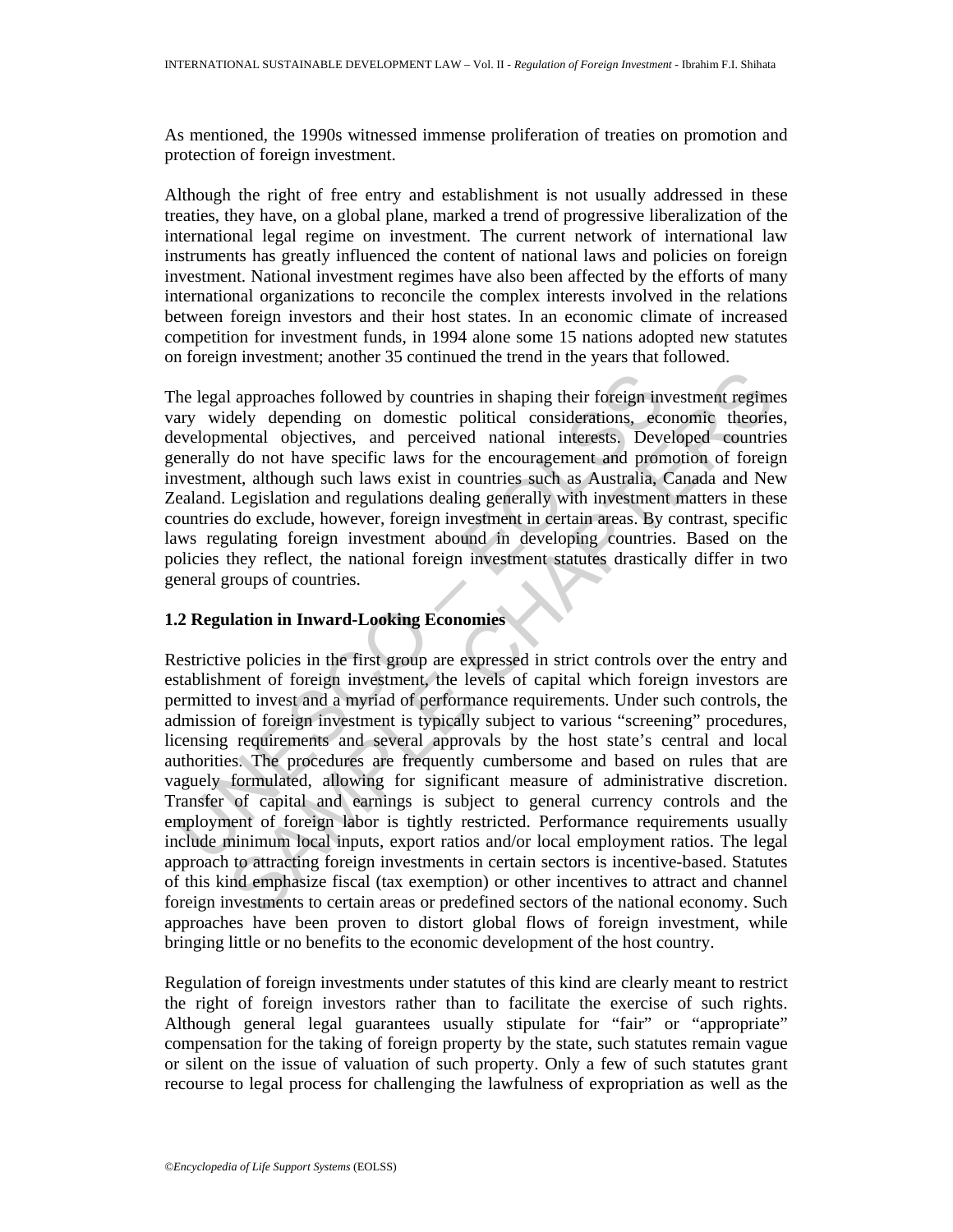amount of compensation. Reflecting domestic policies of close government control over foreign investment, the dispute settlement provisions of such statutes refer only to local courts or local administrative boards.

In recent years, however, countries that have traditionally maintained incentive-based, state-controlled regimes on foreign investment have enacted new legislation that has significantly deregulated investment procedures and have brought down controls on investment. Other such countries have gone further and have adopted legislation, which reflects new, outward-looking approaches to foreign investment.

### **1.2 Regulation in Outward-Looking Economies**

the foreign investment statutes in this group of countries reflect<br>pproaches to foreign investment, allowing in principle for open adm<br>vestment, subject to specified exceptions. In some of these statute<br>ave been framed in ign investment statutes in this group of countries reflect market-orientes<br>est to foreign investment, allowing in principle for open admission of foreign<br>ant, subject to specified exceptions. In some of these statutes, the The foreign investment statutes in this group of countries reflect market-oriented approaches to foreign investment, allowing in principle for open admission of foreign investment, subject to specified exceptions. In some of these statutes, the exceptions have been framed in broad terms to assure protection of the host state's fundamental interests such as national security, public order, protection of the environment, public health and the like. In other statutes, the exceptions have been listed in so-called "negative lists" of areas of the national economy where the foreign investment is either absolutely prohibited or only partially permitted under specified circumstances. Some statutes also provide for a one-stop shop where all approvals required, including for tax exemptions, are obtained through one agency. Others sanction approval on a no objection basis within short periods.

No national legal regime is, however, completely free from limitation on the entry of foreign investment. To the extent that screening is maintained in such statutes, it generally applies only to investment activity in areas covered by statutory exceptions. State intervention under such regulatory regimes is usually restricted to preventing market abuses and safeguarding perceived national interests. Statutes of this kind are generally characterized by well-defined rules allowing for higher levels of predictability. For instance, such statutes may require that a reasoned decision be rendered if admission of the investment is denied, or may provide for appeal procedures.

As foreign investment statutes of this type emphasize the role of market forces, foreign investors are commonly accorded national treatment. Only a few statutes employ a different formula, such as "fair and equitable treatment," which is more commonly used in bilateral investment treaties. The right of the foreign investor to remit capital and profits is normally not subjected to conditions. Performance requirements are rare and a large measure of labor mobility, especially in terms of employment of foreign managers and experts, is also allowed. Although absolute statutory guarantees against expropriations are rare (e.g. in Egypt), the foreign investment statutes of this kind offer strong legal assurances of protection from expropriation by stipulating in explicit terms the circumstances under which the expropriation may be effected and specifying the rights of foreign investors in such circumstances. The provisions on valuation and compensation for expropriation usually refer to the fair market value of the expropriated property at the time of the expropriation.

Provisions on dispute settlement are also commonly included. Some statutes that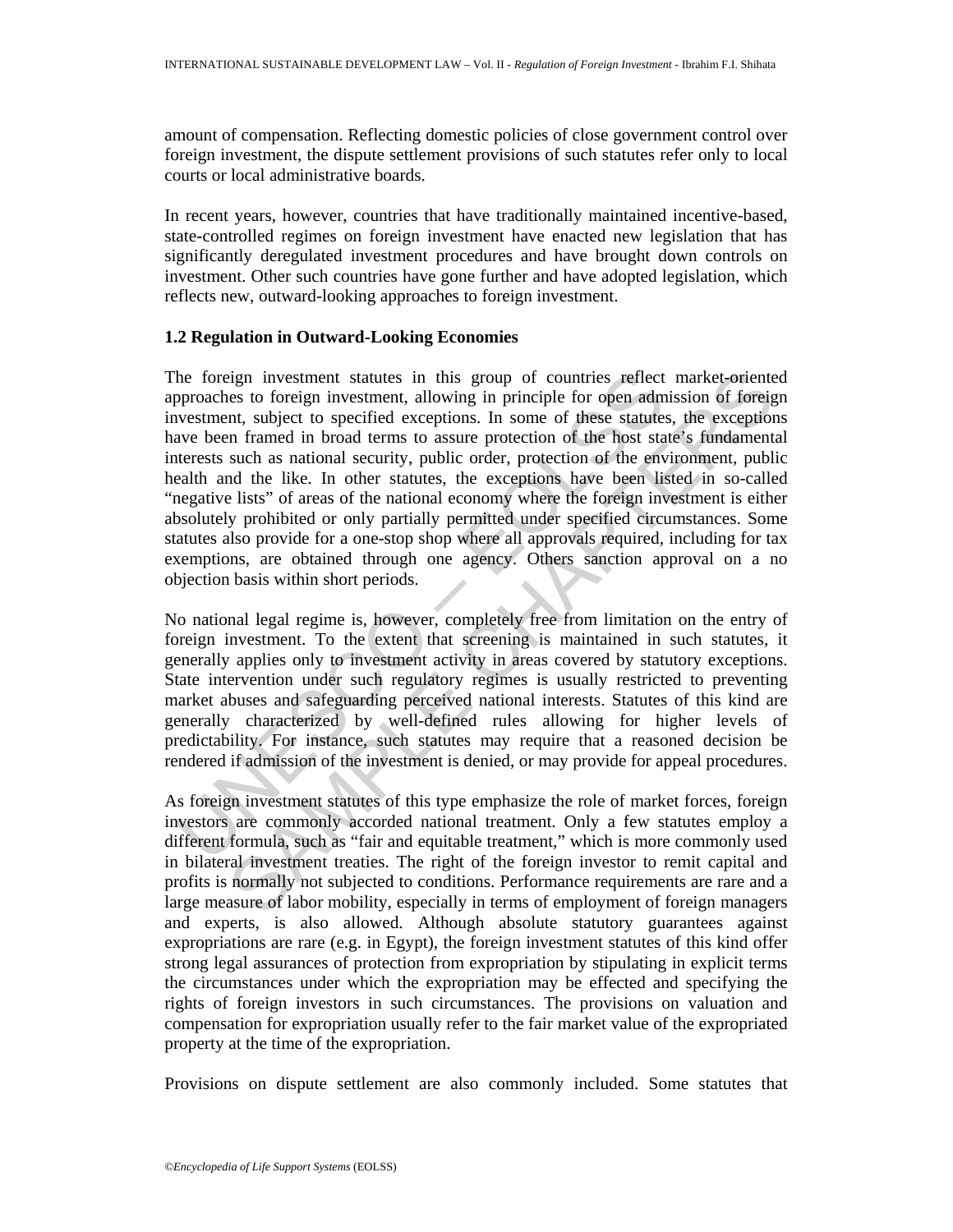provide reference to different forms of international arbitration, including ICSID, couple the reference with a stipulation of the state's advance consent to one or all forms of international arbitration listed in the particular provision (e.g. in Kyrgyz Republic, Lithuania, and Georgia). Other statutes require that such consent be the subject of a special agreement between the parties. The most recent foreign investment statutes of this type safeguard the host state's obligations in regard to dispute settlement under bilateral or multilateral investment treaties.

The trend through the 1990s has been towards greater deregulation of national and foreign investment regimes. Many countries have in this respect already abolished overly protective domestic investment policies and have changed their laws to provide a more open and tolerant legal framework on foreign investment. Legal concepts or standards that have been developed in the framework of bilateral or multilateral international arrangements have greatly influenced national investment legislation. By complying with commitments undertaken under such arrangements, countries have also gradually moved towards progressive harmonization of the domestic legal standards of treatment of foreign investment.

#### **2. International Regulation**

### **2.1 Bilateral Investment Treaties**

andards that have been developed in the framework of bilatera<br>
identicational arrangements have greatly influenced national investment<br>
promplying with committents undertaken under such arrangements, con-<br>
arrangements arr is that have been developed in the framework of bilateral or multilatery<br>and arrangements have greatly influenced national investment legislation. By<br>my util commitments undertaken under such arrangements, countries have a The first modern bilateral investment treaty (BIT) was concluded in 1959 between Germany and Pakistan. Over the decades that followed an increasing number of European countries concluded such treaties with developing countries. By the mid- to late-1980s, BITs came to be universally accepted instruments for the promotion and legal protection of foreign investments. BITs are no longer concluded exclusively between capital-exporting and capital-importing countries; an increasing number of them began to be concluded among developing, normally capital-importing countries (and transition economy countries).

The consolidation of certain core provisions in BITs points to what may be called the "first generation" of BITs. The greatly expanded treaty practice since the late1980s, however, has led to refinement in the drafting of BIT provisions and in some cases to their reformulation as instruments of investment liberalization policies.



#### **Bibliography**

- - -

Asante S.K.B. 1994. The Concept of the Good Corporate Citizen in International Business, 20